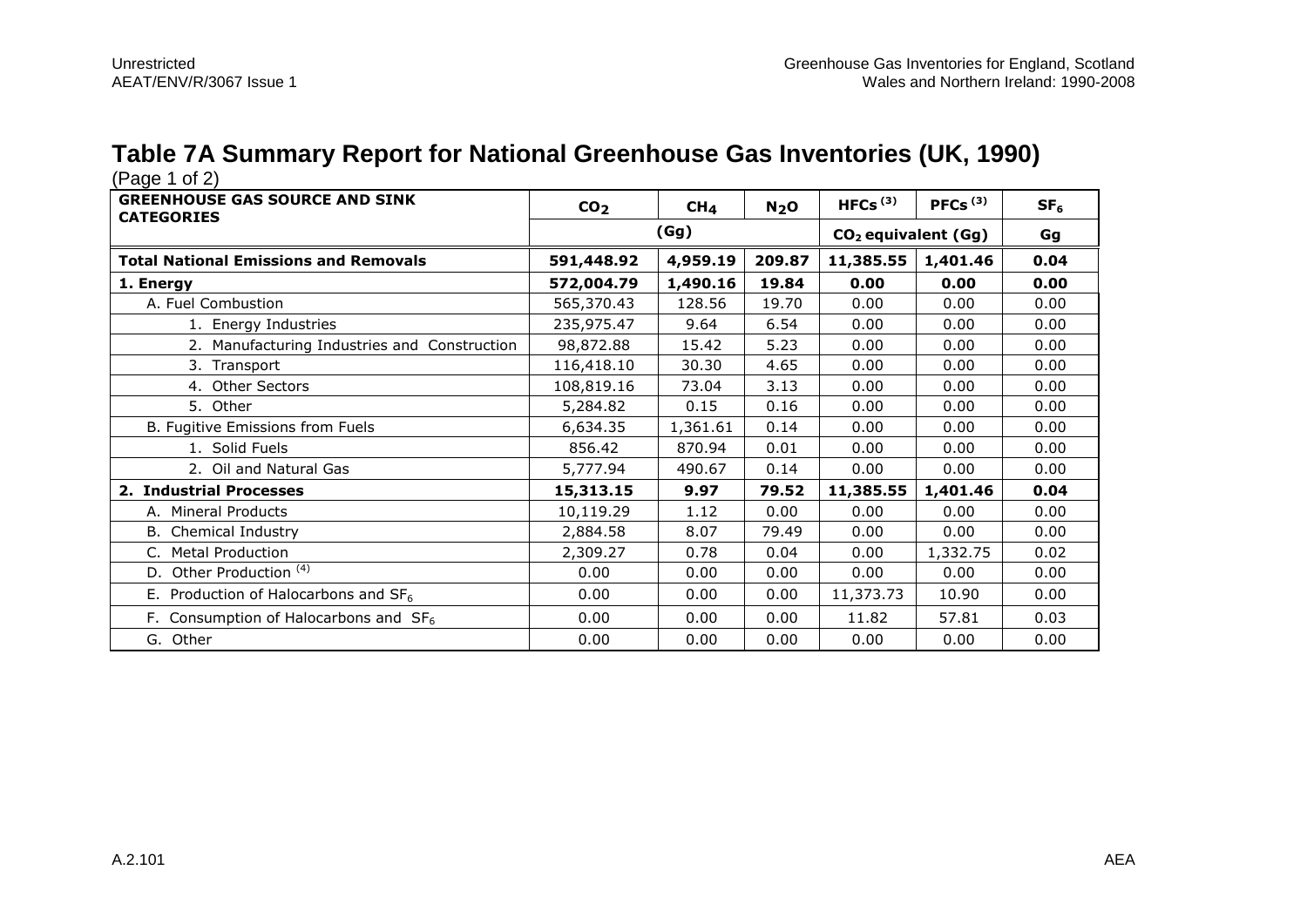#### **Table 7A Summary Report for National Greenhouse Gas Inventories (UK, 1990)**

| (Page 2 of 2)                                              |                 |                 |                  |                       |             |                 |
|------------------------------------------------------------|-----------------|-----------------|------------------|-----------------------|-------------|-----------------|
| <b>GREENHOUSE GAS SOURCE AND SINK</b><br><b>CATEGORIES</b> | CO <sub>2</sub> | CH <sub>4</sub> | N <sub>2</sub> O | <b>HFCs</b>           | <b>PFCs</b> | SF <sub>6</sub> |
|                                                            |                 | (Gg)            |                  | $CO2$ equivalent (Gg) | (Gg)        |                 |
| 3. Solvent and Other Product Use                           | 0.00            | 0.00            | 0.00             | 0.00                  | 0.00        | 0.00            |
| 4. Agriculture                                             | 0.00            | 1,055.41        | 107.01           | 0.00                  | 0.00        | 0.00            |
| A. Enteric Fermentation                                    |                 | 871.98          | 0.00             | 0.00                  | 0.00        | 0.00            |
| B. Manure Management                                       |                 | 170.76          | 8.67             | 0.00                  | 0.00        | 0.00            |
| C. Rice Cultivation                                        |                 | <b>NO</b>       | NO.              | 0.00                  | 0.00        | 0.00            |
| D. Agricultural Soils                                      |                 | <b>NE</b>       | 98.09            | 0.00                  | 0.00        | 0.00            |
| E. Prescribed Burning of Savannas                          |                 | <b>NO</b>       | <b>NO</b>        | 0.00                  | 0.00        | 0.00            |
| F. Field Burning of Agricultural Residues                  |                 | 12.67           | 0.25             | 0.00                  | 0.00        | 0.00            |
| G. Other                                                   |                 | 0.00            | 0.00             | 0.00                  | 0.00        | 0.00            |
| 5. Land-Use Change and Forestry                            | 2,929.06        | 0.80            | 0.03             | 0.00                  | 0.00        | 0.00            |
| A. Forest Land                                             | $-12,155.07$    | 0.20            | 0.02             |                       |             |                 |
| <b>B.</b> Cropland                                         | 15,822.10       | 0.00            | 0.00             |                       |             |                 |
| C. Grassland                                               | $-6,130.33$     | 0.15            | 0.00             |                       |             |                 |
| D. Wetlands                                                | 0.00            | 0.00            | 0.00             |                       |             |                 |
| E. Settlements                                             | 7,074.34        | 0.45            | 0.00             |                       |             |                 |
|                                                            |                 |                 |                  |                       |             |                 |
| F. Other land                                              | 0.00            | 0.00            | 0.00             |                       |             |                 |
| G. Other activities                                        | $-1,681.97$     | 0.00            | 0.00             |                       |             |                 |
| 6. Waste                                                   | 1,201.93        | 2,402.85        | 3.47             | 0.00                  | 0.00        | 0.00            |
| A. Solid Waste Disposal on Land                            | 0.00            | 2,363.11        | 0.00             | 0.00                  | 0.00        | 0.00            |
| B. Wastewater Handling                                     | 0.00            | 33.38           | 3.31             | 0.00                  | 0.00        | 0.00            |
| Waste Incineration<br>$C_{1}$                              | 1,201.93        | 6.35            | 0.15             | 0.00                  | 0.00        | 0.00            |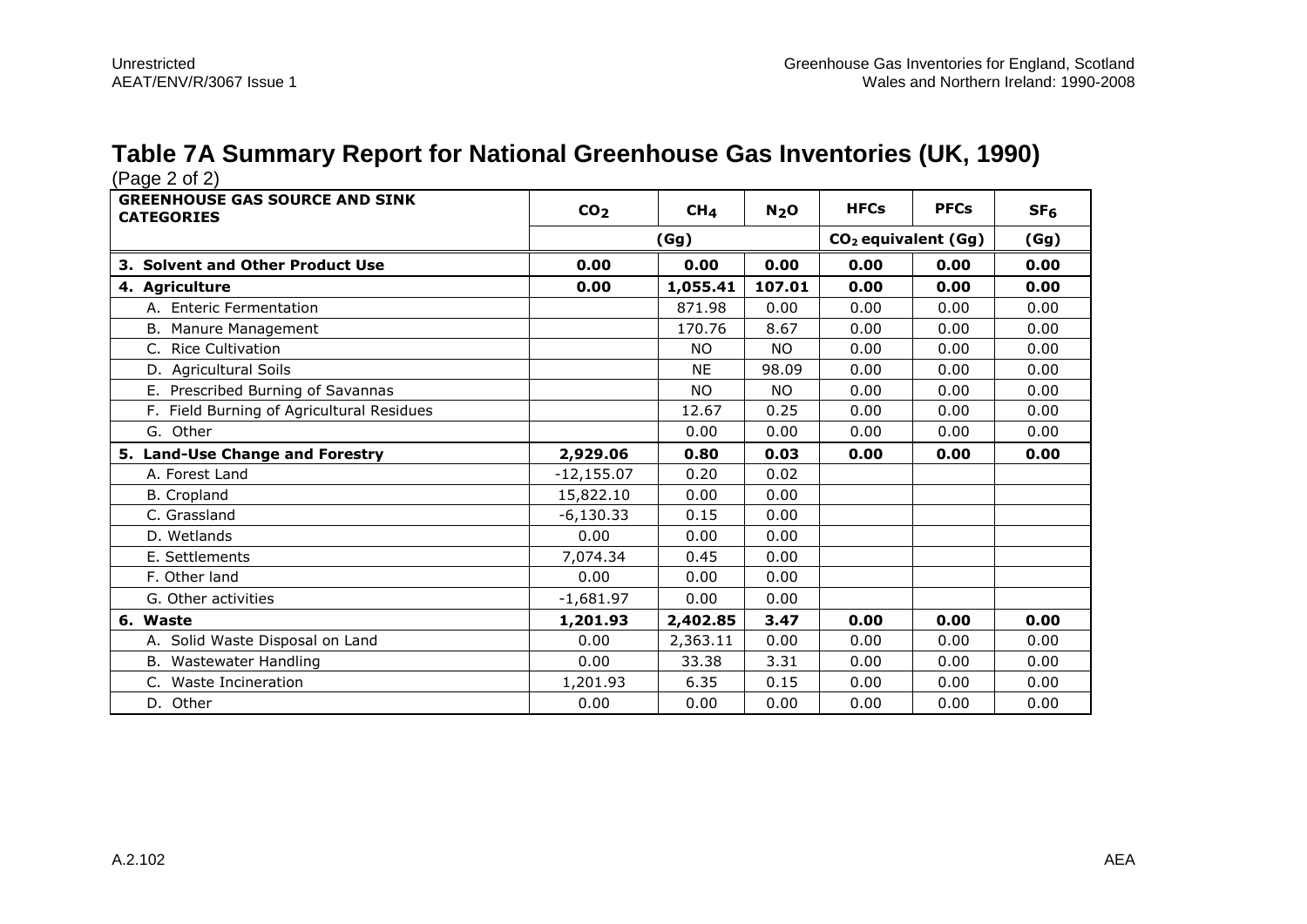### **Table 7A Summary Report for National Greenhouse Gas Inventories (UK, 1995)**

| <b>GREENHOUSE GAS SOURCE AND SINK CATEGORIES</b> | CO <sub>2</sub> | CH <sub>4</sub>                               | N <sub>2</sub> O | <b>HFCs</b> | <b>PFCs</b> | SF <sub>6</sub> |
|--------------------------------------------------|-----------------|-----------------------------------------------|------------------|-------------|-------------|-----------------|
|                                                  |                 | (Gg)<br>CO <sub>2</sub> equivalent (Gg)<br>Gg |                  |             |             |                 |
| <b>Total National Emissions and Removals</b>     | 551,527.97      | 4,329.34                                      | 172.58           | 15,465.9    | 461.89      | 0.05            |
| 1. Energy                                        | 535,259.97      | 1,155.45                                      | 19.57            | 0.00        | 0.00        | 0.00            |
| A. Fuel Combustion                               | 526,604.44      | 93.61                                         | 19.37            | 0.00        | 0.00        | 0.00            |
| 1. Energy Industries                             | 201,854.09      | 11.33                                         | 5.35             | 0.00        |             |                 |
| 2. Manufacturing Industries and Construction     | 92,069.66       | 15.53                                         | 4.81             | 0.00        |             |                 |
| 3. Transport                                     | 117,393.75      | 23.91                                         | 6.31             | 0.00        |             |                 |
| 4. Other Sectors                                 | 111,400.77      | 42.73                                         | 2.77             | 0.00        |             |                 |
| 5. Other                                         | 3,886.18        | 0.11                                          | 0.12             | 0.00        |             |                 |
| B. Fugitive Emissions from Fuels                 | 8,655.54        | 1,061.84                                      | 0.20             | 0.00        | 0.00        | 0.00            |
| 1. Solid Fuels                                   | 225.84          | 599.65                                        | 0.00             | 0.00        |             |                 |
| 2. Oil and Natural Gas                           | 8,429.70        | 462.19                                        | 0.20             | 0.00        |             |                 |
| 2. Industrial Processes                          | 14,159.18       | 8.31                                          | 47.99            | 15,466      | 461.89      | 0.05            |
| A. Mineral Products                              | 9,155.67        | 0.77                                          | 0.00             |             |             |                 |
| B. Chemical Industry                             | 3,065.28        | 6.84                                          | 47.95            |             |             |                 |
| C. Metal Production                              | 1,938.24        | 0.70                                          | 0.03             | 0.00        | 286.29      | 0.02            |
| D. Other Production <sup>(3)</sup>               |                 |                                               |                  |             |             |                 |
| E. Production of Halocarbons and $SF6$           | 0.00            | 0.00                                          | 0.00             | 13981       | 70.79       |                 |
| F. Consumption of Halocarbons and $SF6$          | 0.00            | 0.00                                          | 0.00             | 1485        | 104.81      | 0.03            |
| G. Other                                         |                 |                                               |                  |             |             |                 |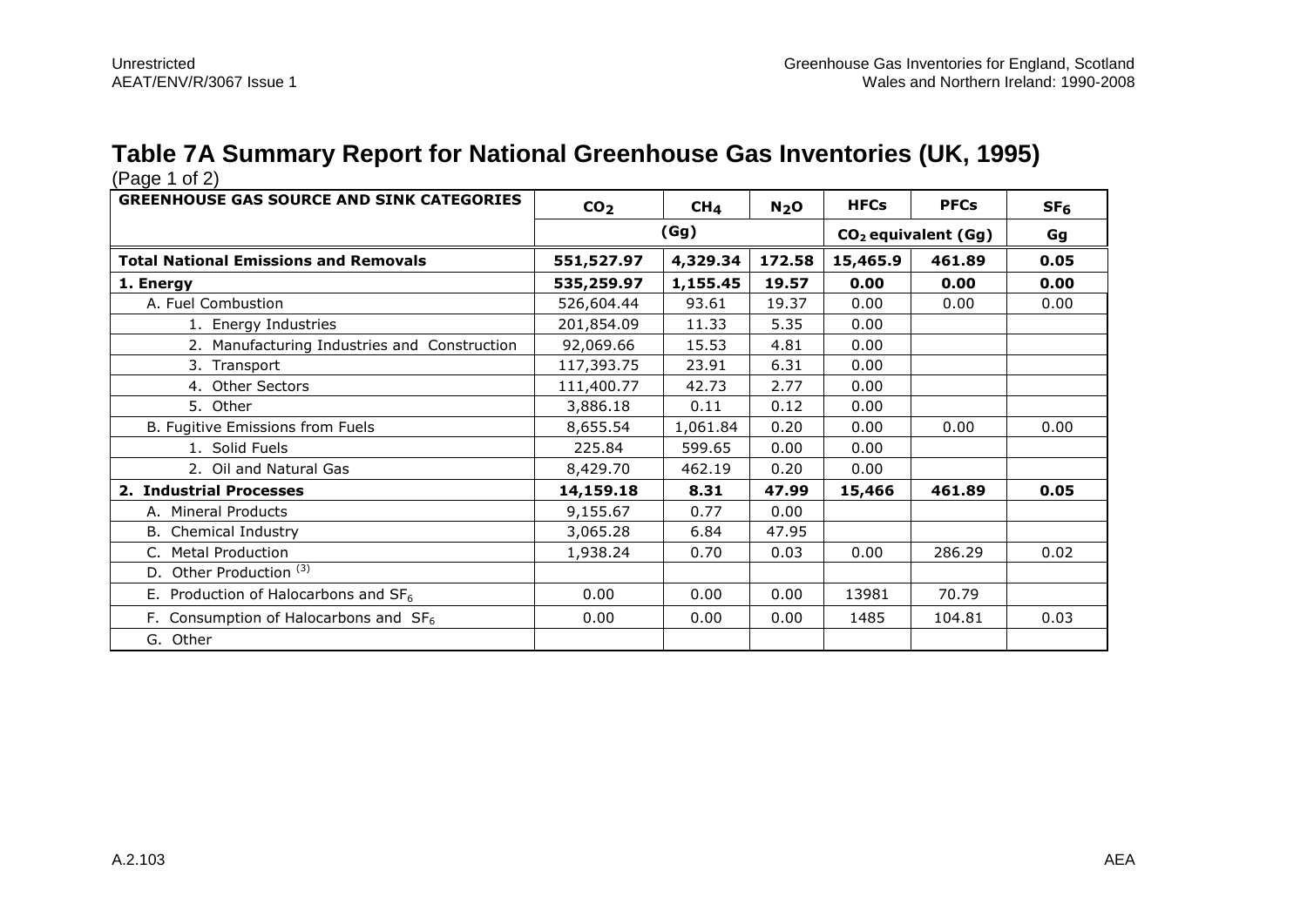# **Table 7A Summary Report for National Greenhouse Gas Inventories (UK, 1995)**

| <b>GREENHOUSE GAS SOURCE AND SINK CATEGORIES</b> |                 |                 |                  |             |                                 |                 |
|--------------------------------------------------|-----------------|-----------------|------------------|-------------|---------------------------------|-----------------|
|                                                  | CO <sub>2</sub> | CH <sub>4</sub> | N <sub>2</sub> O | <b>HFCs</b> | <b>PFCs</b>                     | SF <sub>6</sub> |
|                                                  |                 | (Gg)            |                  |             | CO <sub>2</sub> equivalent (Gg) | (Gg)            |
| 3. Solvent and Other Product Use                 | 0.00            | 0.00            | 0.00             | 0.00        | 0.00                            | 0.00            |
| 4. Agriculture                                   | 0.00            | 1,027.49        | 101.54           | 0.00        | 0.00                            | 0.00            |
| A. Enteric Fermentation                          |                 | 859.35          | 0.00             |             |                                 |                 |
| B. Manure Management                             |                 | 168.15          | 8.09             |             |                                 |                 |
| C. Rice Cultivation                              |                 | <b>NO</b>       | <b>NO</b>        |             |                                 |                 |
| D. Agricultural Soils                            |                 | 0.00            | 93.45            |             |                                 |                 |
| E. Prescribed Burning of Savannas                |                 | <b>NO</b>       | <b>NO</b>        |             |                                 |                 |
| F. Field Burning of Agricultural Residues        |                 | 0.00            | 0.00             |             |                                 |                 |
| G. Other                                         |                 | 0.00            | 0.00             |             |                                 |                 |
| 5. Land-Use Change and Forestry                  | 1,242           | 1.41            | 0.02             | 0.00        | 0.00                            | 0.00            |
| A. Forest Land                                   | $-13,728$       | 0.96            | 0.02             |             |                                 |                 |
| <b>B.</b> Cropland                               | 15,750          | 0.00            | 0.00             |             |                                 |                 |
| C. Grassland                                     | $-6,461$        | 0.16            | 0.00             |             |                                 |                 |
| D. Wetlands                                      | 0.00            | 0.00            | 0.00             |             |                                 |                 |
| E. Settlements                                   | 6,722           | 0.29            | 0.00             |             |                                 |                 |
| F. Other land                                    | 0.00            | 0.00            | 0.00             |             |                                 |                 |
| G. Other activities                              | $-1,041.17$     | 0.00            | 0.00             |             |                                 |                 |
| 6. Waste                                         | 866.4           | 2136.7          | 3.47             | 0.00        | 0.00                            | 0.00            |
| A. Solid Waste Disposal on Land                  | 0.00            | 2,098.76        | 0.00             |             |                                 |                 |
| B. Wastewater Handling                           | 0.00            | 34.33           | 3.35             |             |                                 |                 |
| <b>Waste Incineration</b><br>C.                  | 866.44          | 3.59            | 0.12             |             |                                 |                 |
| D. Other                                         |                 |                 |                  |             |                                 |                 |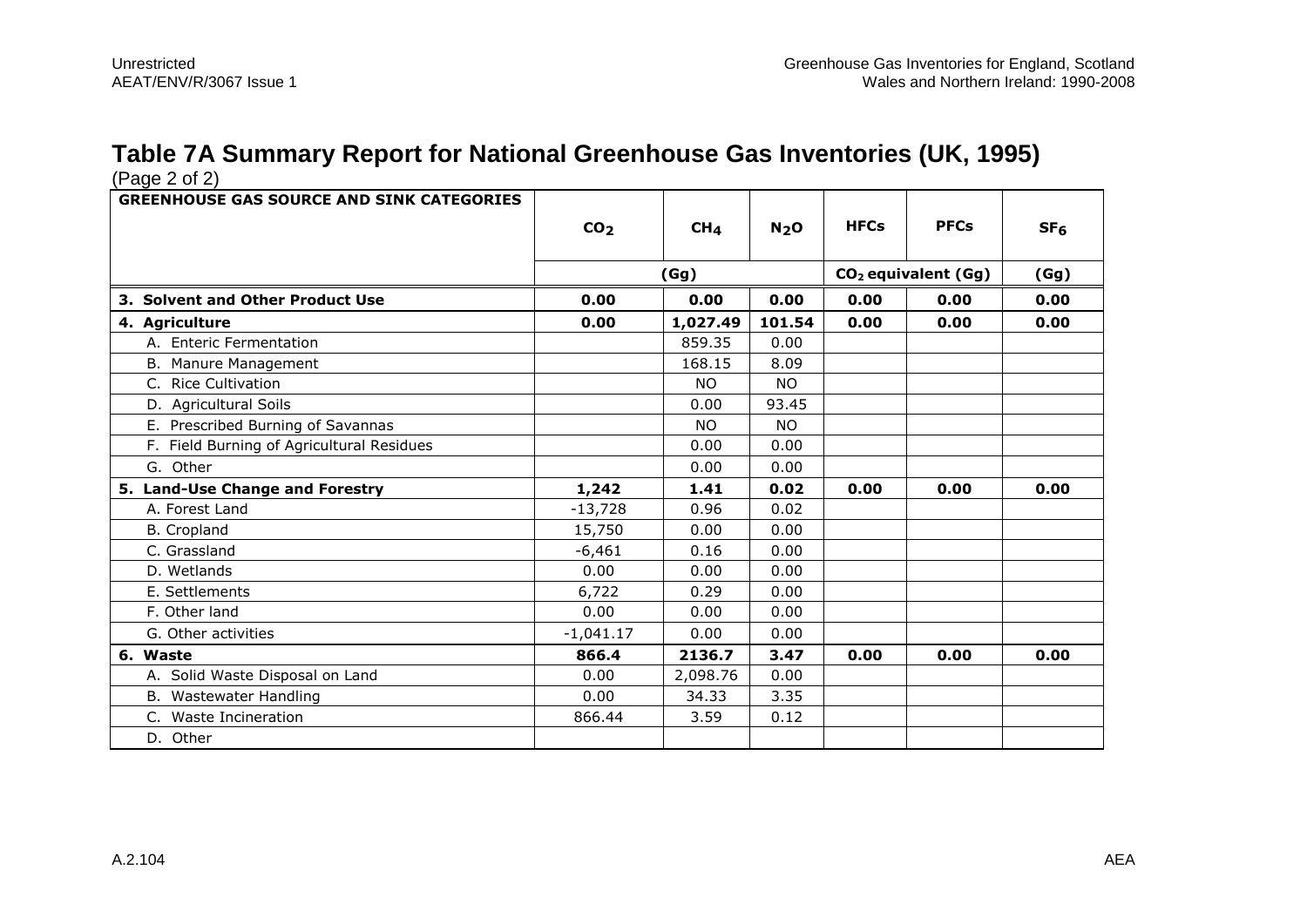### **Table 7A Summary Report for National Greenhouse Gas Inventories (UK, 2007)**

| <b>GREENHOUSE GAS SOURCE AND SINK</b><br><b>CATEGORIES</b> | CO <sub>2</sub> | CH <sub>4</sub> | N <sub>2</sub> O | <b>HFCs</b>                     | <b>PFCs</b> | SF <sub>6</sub> |
|------------------------------------------------------------|-----------------|-----------------|------------------|---------------------------------|-------------|-----------------|
|                                                            |                 | (Gg)            |                  | CO <sub>2</sub> equivalent (Gg) | Gg          |                 |
| <b>Total National Emissions and Removals</b>               | 542,192.88      | 2,339.11        | 111.91           | 10,925.11                       | 221.02      | 0.03            |
| 1. Energy                                                  | 528,963.85      | 443.63          | 16.81            | 0.00                            | 0.00        | 0.00            |
| A. Fuel Combustion                                         | 523,748.06      | 57.57           | 16.68            | 0.00                            | 0.00        | 0.00            |
| 1. Energy Industries                                       | 210,257.91      | 11.77           | 5.10             | 0.00                            | 0.00        | 0.00            |
| 2. Manufacturing Industries and Construction               | 78,893.11       | 12.92           | 4.34             | 0.00                            | 0.00        | 0.00            |
| 3. Transport                                               | 130,795.59      | 7.19            | 5.15             | 0.00                            | 0.00        | 0.00            |
| 4. Other Sectors                                           | 100,926.82      | 25.61           | 2.00             | 0.00                            | 0.00        | 0.00            |
| 5. Other                                                   | 2,874.64        | 0.08            | 0.09             | 0.00                            | 0.00        | 0.00            |
| B. Fugitive Emissions from Fuels                           | 5,215.79        | 386.06          | 0.13             | 0.00                            | 0.00        | 0.00            |
| 1. Solid Fuels                                             | 137.96          | 126.20          | 0.00             | 0.00                            | 0.00        | 0.00            |
| 2. Oil and Natural Gas                                     | 5,077.83        | 259.86          | 0.13             | 0.00                            | 0.00        | 0.00            |
| 2. Industrial Processes                                    | 14,664.56       | 5.38            | 8.91             | 10,925.11                       | 221.02      | 0.03            |
| A. Mineral Products                                        | 8,937.73        | 0.88            | 0.00             | 0.00                            | 0.00        | 0.00            |
| B. Chemical Industry                                       | 3,067.18        | 3.63            | 8.88             | 0.00                            | 0.00        | 0.00            |
| <b>Metal Production</b>                                    | 2,659.65        | 0.87            | 0.03             | 2.34                            | 83.43       | 0.01            |
| Other Production <sup>(3)</sup><br>D.                      | 0.00            | 0.00            | 0.00             | 0.00                            | 0.00        | 0.00            |
| E. Production of Halocarbons and $SF6$                     | 0.00            | 0.00            | 0.00             | 175.60                          | 54.56       | 0.00            |
| F. Consumption of Halocarbons and $SF6$                    | 0.00            | 0.00            | 0.00             | 10747.17                        | 83.02       | 0.03            |
| G. Other                                                   | 0.00            | 0.00            | 0.00             | 0.00                            | 0.00        | 0.00            |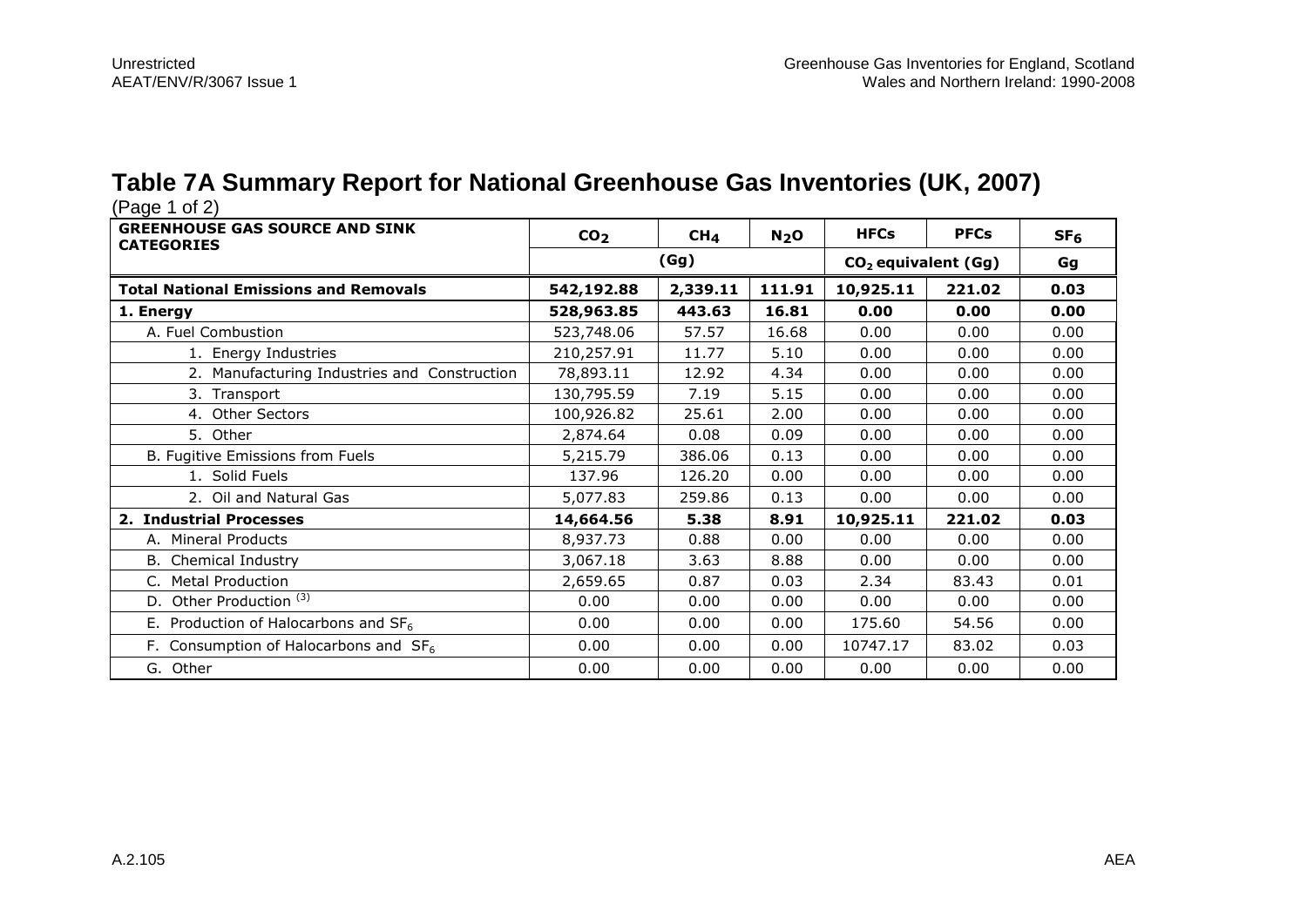# **Table 7A Summary Report for National Greenhouse Gas Inventories (UK, 2007)**

| (Page 2 of 2)                                              |                 |                 |                  |                                 |             |                 |
|------------------------------------------------------------|-----------------|-----------------|------------------|---------------------------------|-------------|-----------------|
| <b>GREENHOUSE GAS SOURCE AND SINK</b><br><b>CATEGORIES</b> | CO <sub>2</sub> | CH <sub>4</sub> | N <sub>2</sub> O | <b>HFCs</b>                     | <b>PFCs</b> | SF <sub>6</sub> |
|                                                            |                 | (Gg)            |                  | CO <sub>2</sub> equivalent (Gg) |             | (Gg)            |
| 3. Solvent and Other Product Use                           | 0.00            | 0.00            | 0.00             | 0.00                            | 0.00        | 0.00            |
| 4. Agriculture                                             | 0.00            | 887.25          | 82.06            | 0.00                            | 0.00        | 0.00            |
| A. Enteric Fermentation                                    |                 | 748.72          | 0.00             | 0.00                            | 0.00        | 0.00            |
| B. Manure Management                                       |                 | 138.53          | 6.82             | 0.00                            | 0.00        | 0.00            |
| C. Rice Cultivation                                        |                 | <b>NO</b>       | NO.              | 0.00                            | 0.00        | 0.00            |
| D. Agricultural Soils                                      |                 | <b>NE</b>       | 75.23            | 0.00                            | 0.00        | 0.00            |
| E. Prescribed Burning of Savannas                          |                 | <b>NO</b>       | <b>NO</b>        | 0.00                            | 0.00        | 0.00            |
| F. Field Burning of Agricultural Residues                  |                 | 0.00            | 0.00             | 0.00                            | 0.00        | 0.00            |
| G. Other                                                   |                 | 0.00            | 0.00             | 0.00                            | 0.00        | 0.00            |
| 5. Land-Use Change and Forestry                            | $-1,886$        | 1.44            | 0.01             | 0.00                            | 0.00        | 0.00            |
| A. Forest Land                                             | $-14,174$       | 0.73            | 0.01             |                                 |             |                 |
|                                                            |                 |                 |                  |                                 |             |                 |
| <b>B.</b> Cropland                                         | 15,351          | 0.00            | 0.00             |                                 |             |                 |
| C. Grassland                                               | $-8,091$        | 0.43            | 0.00             |                                 |             |                 |
| D. Wetlands                                                | 0.00            | 0.00            | 0.00             |                                 |             |                 |
| E. Settlements                                             | 6,313           | 0.29            | 0.00             |                                 |             |                 |
| F. Other land                                              | 0.00            | 0.00            | 0.00             |                                 |             |                 |
| G. Other activities                                        | $-1,284.70$     | 0.00            | 0.00             |                                 |             |                 |
| 6. Waste                                                   | 450.9           | 1001.4          | 4.12             | 0.00                            | 0.00        | 0.00            |
| A. Solid Waste Disposal on Land                            | 0.00            | 963.00          | 0.00             | 0.00                            | 0.00        | 0.00            |
| B. Wastewater Handling                                     | 0.00            | 38.29           | 3.96             | 0.00                            | 0.00        | 0.00            |
| C. Waste Incineration                                      | 450.93          | 0.13            | 0.16             | 0.00                            | 0.00        | 0.00            |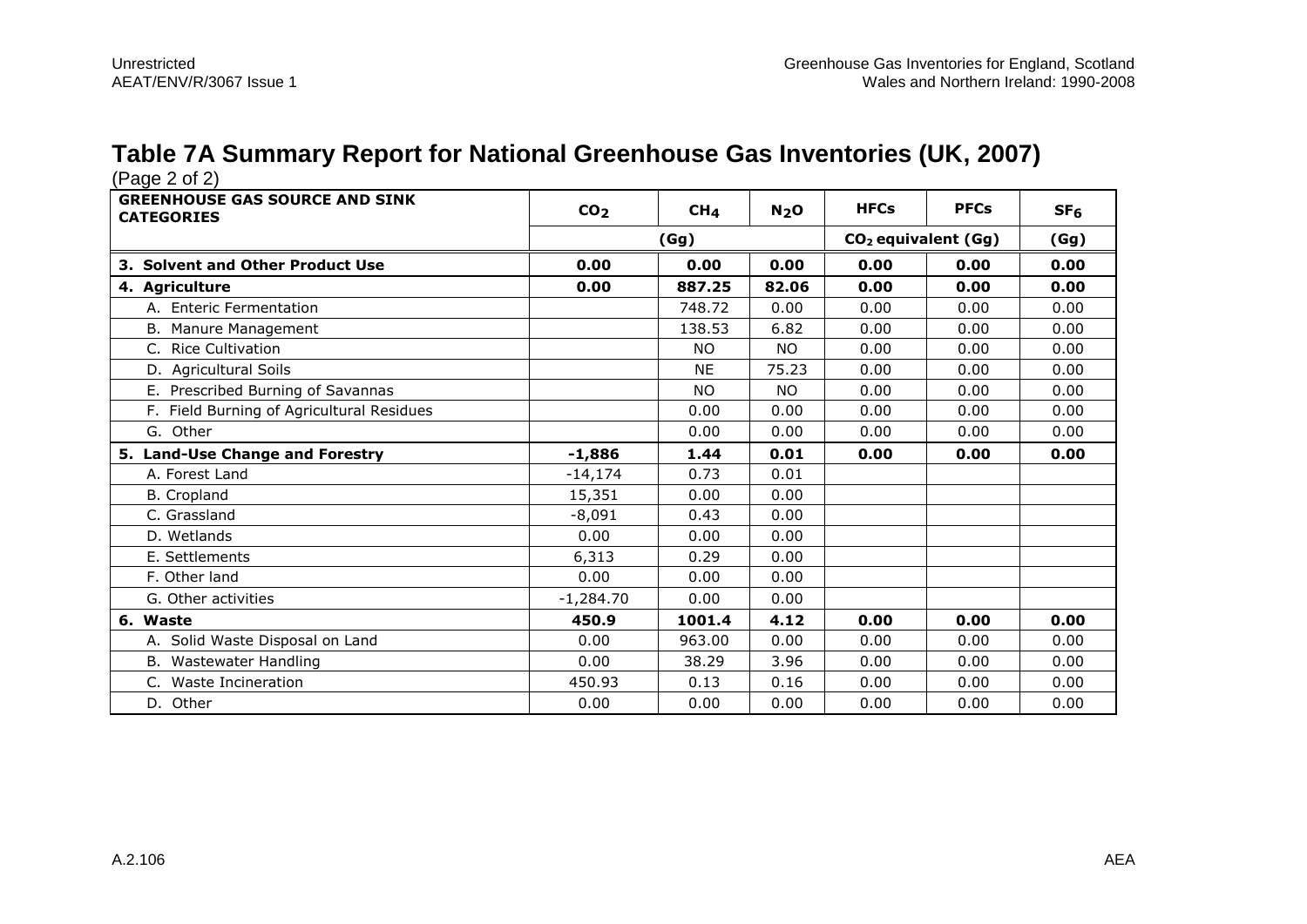# **Table 7A Summary Report for National Greenhouse Gas Inventories (UK, 2008)**

| <b>GREENHOUSE GAS SOURCE AND SINK</b><br><b>CATEGORIES</b> | CO <sub>2</sub> | CH <sub>4</sub> | N <sub>2</sub> O | HFCs $(3)$               | <b>PFCs</b><br>(3) | SF <sub>6</sub> |
|------------------------------------------------------------|-----------------|-----------------|------------------|--------------------------|--------------------|-----------------|
|                                                            | (Gg)            |                 |                  | $CO2$ equivalent<br>(Gg) | Gg                 |                 |
| <b>Total National Emissions and Removals</b>               | 531,503.41      | 2,312.86        | 109.31           | 11,162.66                | 208.95             | 0.03            |
| 1. Energy                                                  | 518,927.38      | 442.30          | 15.47            | 0.00                     | 0.00               | 0.00            |
| A. Fuel Combustion                                         | 514,381.32      | 57.51           | 15.36            | 0.00                     | 0.00               | 0.00            |
| 1. Energy Industries                                       | 204,562.47      | 11.58           | 4.75             | 0.00                     | 0.00               | 0.00            |
| 2. Manufacturing Industries and Construction               | 75,305.03       | 11.93           | 3.87             | 0.00                     | 0.00               | 0.00            |
| 3. Transport                                               | 126,870.59      | 6.36            | 4.66             | 0.00                     | 0.00               | 0.00            |
| 4. Other Sectors                                           | 104,702.75      | 27.55           | 2.01             | 0.00                     | 0.00               | 0.00            |
| 5. Other                                                   | 2,940.47        | 0.08            | 0.09             | 0.00                     | 0.00               | 0.00            |
| B. Fugitive Emissions from Fuels                           | 4,546.06        | 384.79          | 0.11             | 0.00                     | 0.00               | 0.00            |
| 1. Solid Fuels                                             | 132.01          | 132.97          | 0.00             | 0.00                     | 0.00               | 0.00            |
| 2. Oil and Natural Gas                                     | 4,414.05        | 251.82          | 0.10             | 0.00                     | 0.00               | 0.00            |
| 2. Industrial Processes                                    | 14,148.20       | 5.00            | 7.81             | 11,162.66                | 208.95             | 0.03            |
| A. Mineral Products                                        | 8,103.25        | 0.78            | 0.00             | 0.00                     | 0.00               | 0.00            |
| <b>B.</b> Chemical Industry                                | 2,978.56        | 3.25            | 7.78             | 0.00                     | 0.00               | 0.00            |
| C. Metal Production                                        | 3,066.39        | 0.97            | 0.03             | 26.23                    | 118.40             | 0.00            |
| D. Other Production <sup>(4)</sup>                         | 0.00            | 0.00            | 0.00             | 0.00                     | 0.00               | 0.00            |
| E. Production of Halocarbons and $SF6$                     | 0.00            | 0.00            | 0.00             | 125.86                   | 11.67              | 0.00            |
| F. Consumption of Halocarbons and $SF6$                    | 0.00            | 0.00            | 0.00             | 11,010.57                | 78.88              | 0.03            |
| G. Other                                                   | 0.00            | 0.00            | 0.00             | 0.00                     | 0.00               | 0.00            |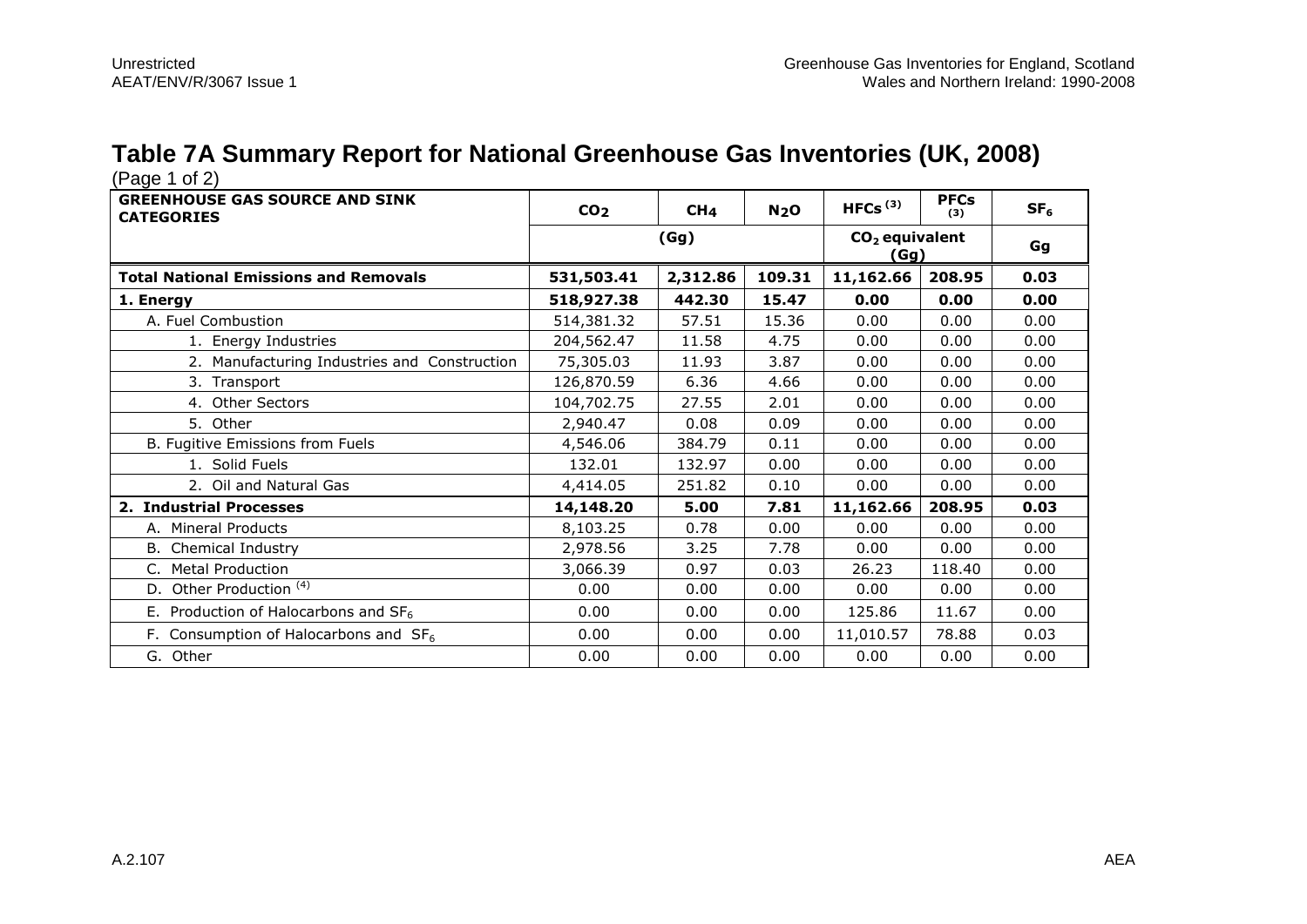#### **Table 7A Summary Report for National Greenhouse Gas Inventories (UK, 2008)**

| (Faye 2 UI 2)                                              |                 |                 |                  |             |                                  |                 |  |
|------------------------------------------------------------|-----------------|-----------------|------------------|-------------|----------------------------------|-----------------|--|
| <b>GREENHOUSE GAS SOURCE AND SINK</b><br><b>CATEGORIES</b> | CO <sub>2</sub> | CH <sub>4</sub> | N <sub>2</sub> O | <b>HFCs</b> | <b>PFCs</b>                      | SF <sub>6</sub> |  |
|                                                            | (Gg)            |                 |                  |             | $CO2$ equivalent<br>(Gg)<br>(Gg) |                 |  |
| 3. Solvent and Other Product Use                           | 0.00            | 0.00            | 0.00             | 0.00        | 0.00                             | 0.00            |  |
| 4. Agriculture                                             | 0.00            | 866.15          | 81.87            | 0.00        | 0.00                             | 0.00            |  |
| A. Enteric Fermentation                                    |                 | 730.99          | 0.00             | 0.00        | 0.00                             | 0.00            |  |
| B. Manure Management                                       |                 | 135.16          | 6.63             | 0.00        | 0.00                             | 0.00            |  |
| C. Rice Cultivation                                        |                 | <b>NO</b>       | <b>NO</b>        | 0.00        | 0.00                             | 0.00            |  |
| D. Agricultural Soils                                      |                 | <b>NE</b>       | 75.23            | 0.00        | 0.00                             | 0.00            |  |
| E. Prescribed Burning of Savannas                          |                 | <b>NO</b>       | <b>NO</b>        | 0.00        | 0.00                             | 0.00            |  |
| F. Field Burning of Agricultural Residues                  |                 | 0.00            | 0.00             | 0.00        | 0.00                             | 0.00            |  |
| G. Other                                                   |                 | 0.00            | 0.00             | 0.00        | 0.00                             | 0.00            |  |
| 5. Land-Use Change and Forestry                            | $-1,973.77$     | 1.34            | 0.01             | 0.00        | 0.00                             | 0.00            |  |
| A. Forest Land                                             | $-13,626.85$    | 0.69            | 0.01             |             |                                  |                 |  |
| <b>B.</b> Cropland                                         | 15,243.39       | 0.00            | 0.00             |             |                                  |                 |  |
| C. Grassland                                               | $-8,156.37$     | 0.38            | 0.00             |             |                                  |                 |  |
| D. Wetlands                                                | 0.00            | 0.00            | 0.00             |             |                                  |                 |  |
| E. Settlements                                             | 6,280.29        | 0.26            | 0.00             |             |                                  |                 |  |
| F. Other land                                              | 0.00            | 0.00            | 0.00             |             |                                  |                 |  |
| G. Other activities                                        | $-1,714.23$     | 0.00            | 0.00             |             |                                  |                 |  |
| 6. Waste                                                   | 401.60          | 998.07          | 4.15             | 0.00        | 0.00                             | 0.00            |  |
| A. Solid Waste Disposal on Land                            | 0.00            | 959.53          | 0.00             | 0.00        | 0.00                             | 0.00            |  |
| B. Wastewater Handling                                     | 0.00            | 38.42           | 3.99             | 0.00        | 0.00                             | 0.00            |  |
| C. Waste Incineration                                      | 401.60          | 0.13            | 0.16             | 0.00        | 0.00                             | 0.00            |  |
| D. Other                                                   | 0.00            | 0.00            | 0.00             | 0.00        | 0.00                             | 0.00            |  |